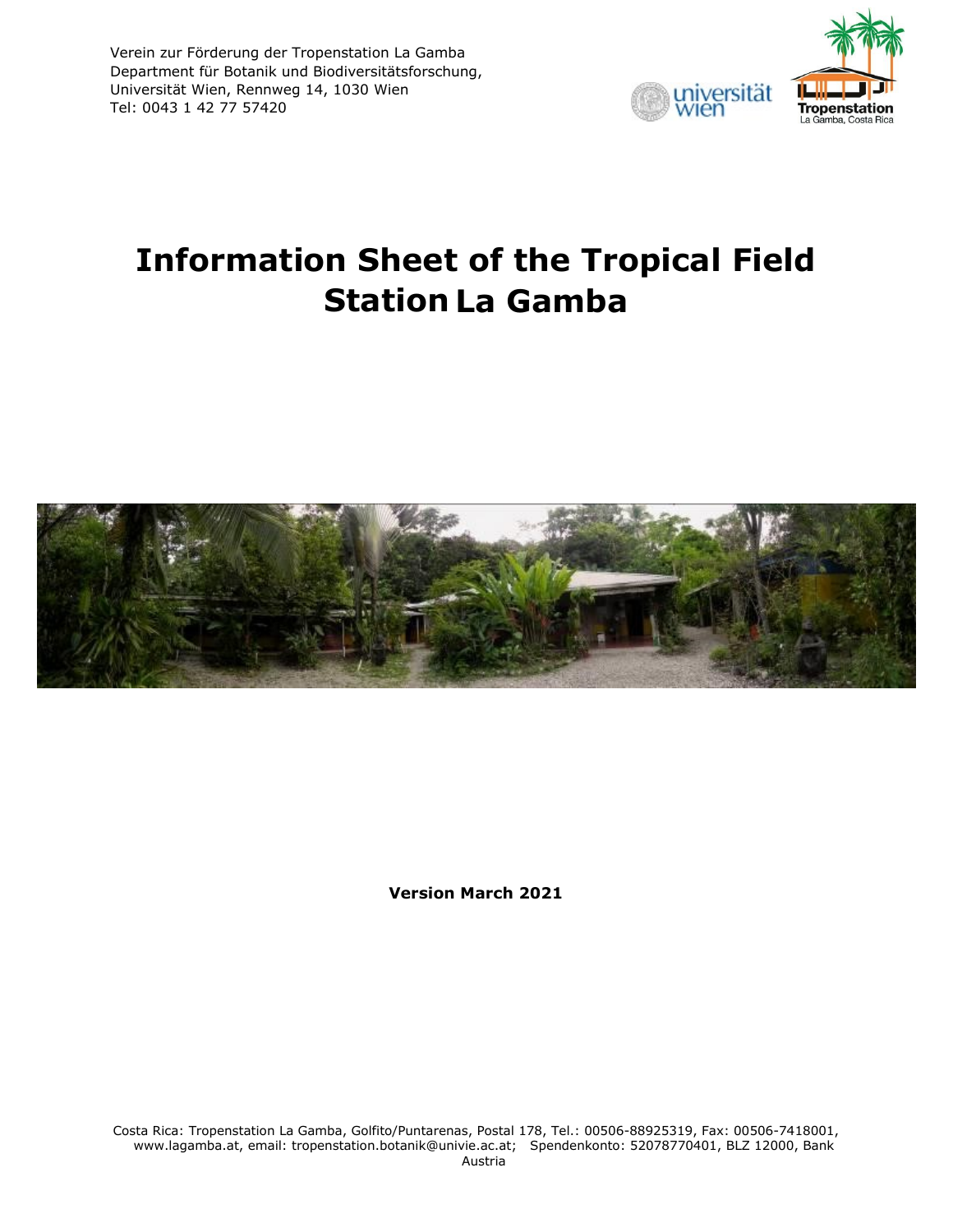

# **Contents**

- 1. General
- 2a. Interns & Volunteers
- 2b. Master's Students & PhD Candidates
- 3. Prices
- 4. Useful Information

Hotels in San José

Luggage

Vaccinations

- 5. Short Information on Costa Rica
- 6. Literature
- 7. Research- and Collecting Permits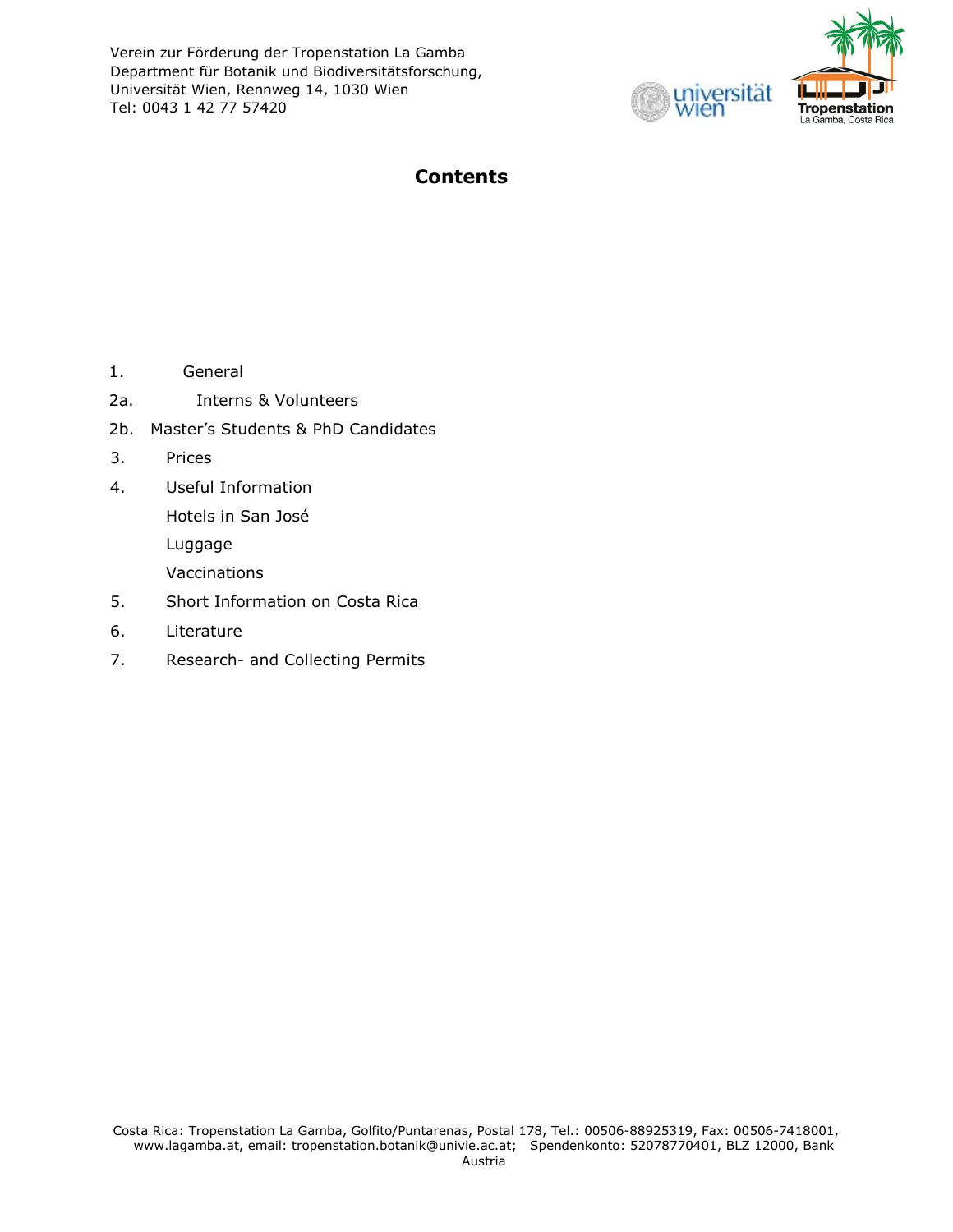

# **1. General**

The *Rainforest of the Austrians* is a primordial rainforest in the south of Costa Rica, which was saved from logging by the purchasing initiative lead by the musician Prof. Michael Schnitzler. Today, the area is a part of the *Parque Nacional Piedras Blancas* and is thus protected permanently. The national park exhibits a great diversity of animal and plant species. This diversity is, historically speaking, due to Costa Rica's location on the Central American land bridge, which was only created about three to five million years ago but allowed migrations of animal and plant species from South America to North America and vice versa. In comparison with other tropical national parks, the *Rainforest of the Austrians* has the benefit of being easy to access and enter and can be visited without running any health risks (e.g., Malaria).

The *Tropical Field Station La Gamba* is a research and field trip station on the edge of the *Rainforest of the Austrians* in Costa Rica. Since its inception in 1993, it has developed into an efficient research station that is not only intensely used by researchers, teachers and students from Austria and other countries, but also serves as a *base camp* for rainforest excursions by lay persons. The station also offers interns and volunteers the possibility of participating in selected projects.



Costa Rica: Tropenstation La Gamba, Golfito/Puntarenas, Postal 178, Tel.: 00506-88925319, Fax: 00506-7418001, www.lagamba.at, email: tropenstation.botanik@univie.ac.at; Spendenkonto: 52078770401, BLZ 12000, Bank Austria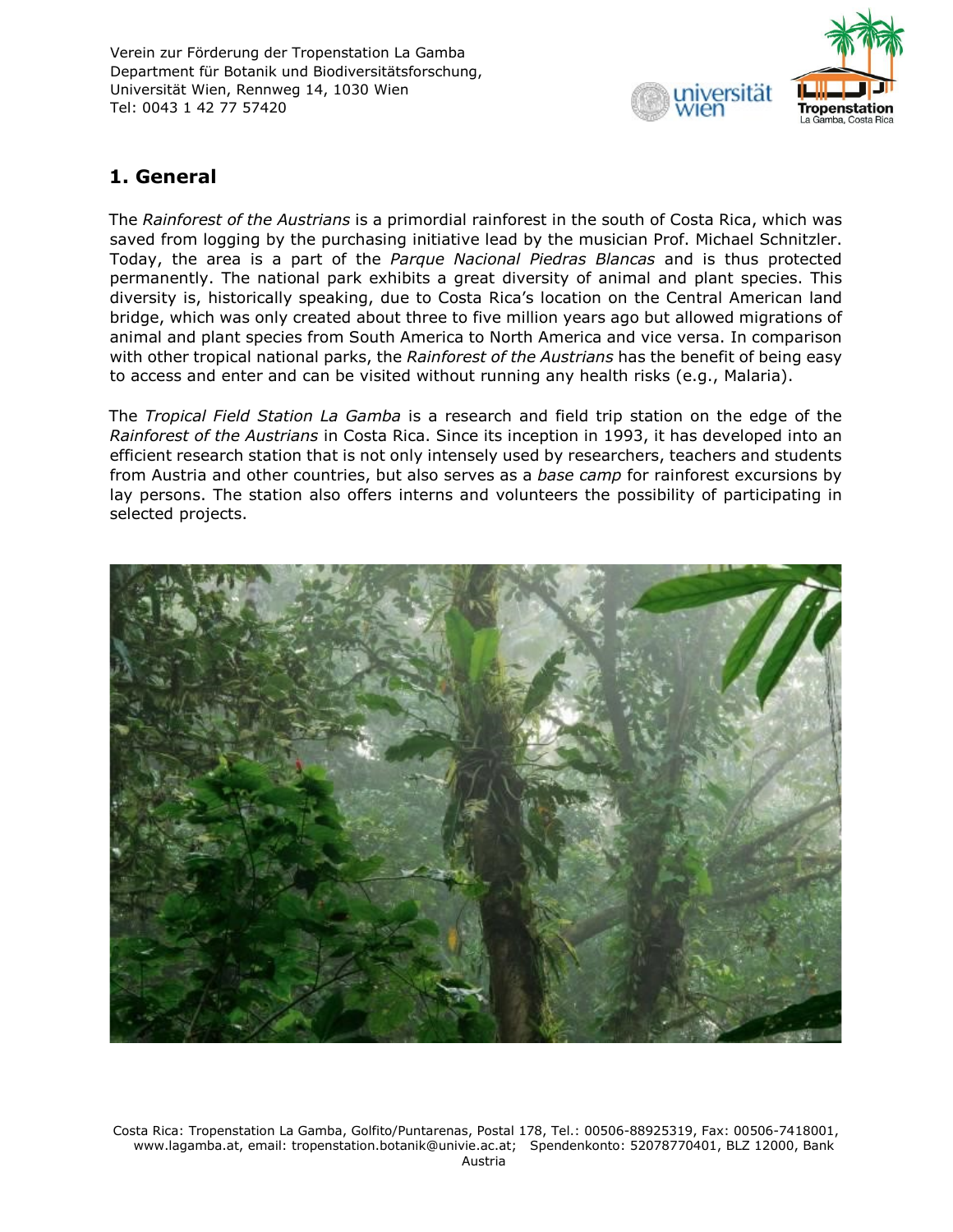

# **2.a Interns & Volunteers**

In the course of their university studies **interns actively work on projects undertaken by the Tropical Field Station La Gamba (e.g., corridor project)**. An internship entails an autonomous project (research or conservation related) that must be conducted during a student's education and takes place at the Tropical Field Station La Gamba.

The internship must be of practical and scientific nature. The co-supervision on site is organized by the research coordinators of the Tropical Field Station La Gamba. Don't forget to contact the coordinators of the Tropical Field Station La Gamba regarding your work, available spaces, and registration.

An interest in biology is advantageous, as well as basic knowledge of the Spanish language.

**Volunteers** voluntarily work on projects and are instructed and attended to by the local supervisors. An interest in biology is advantageous, as well as basic knowledge of the Spanish language.

## **Requirements for Interns/Volunteers**

Principally speaking, any interested party can visit the station and work on projects. In our experience, our youngest volunteers come to us just prior to or after the completion of high school. An ability to **work autonomously** is necessary as research supervisors are not always present on site. Knowledge of Spanish is very helpful and recommended. A personal meeting prior to visiting is beneficial.

Beware: We require a liability insurance for intern contracts for the time period of their internship!!

#### **Who supervises an internship?**

Interesting tasks will be devised by the supervisors in mutual agreement with the interns, as well as deciding upon a time frame for the internship at the Tropical Field Station La Gamba. The interns are prepared and looked after by the coordinators, graduate students, PhD candidates, project employees or local employees at the station. An ability to **work independently** is a prerequisite and **regular contact** with the supervisors is mandatory, as the coordinators and employees are not always on site. A daily protocol of activities and a final report of scientific nature is required to receive a confirmation for the stay and internship at the research station. The final report should contain a summary, introduction, methods, hypothesis, results and discussion must be finished no later than one month after completion of the internship.

#### **How long does an internship last?**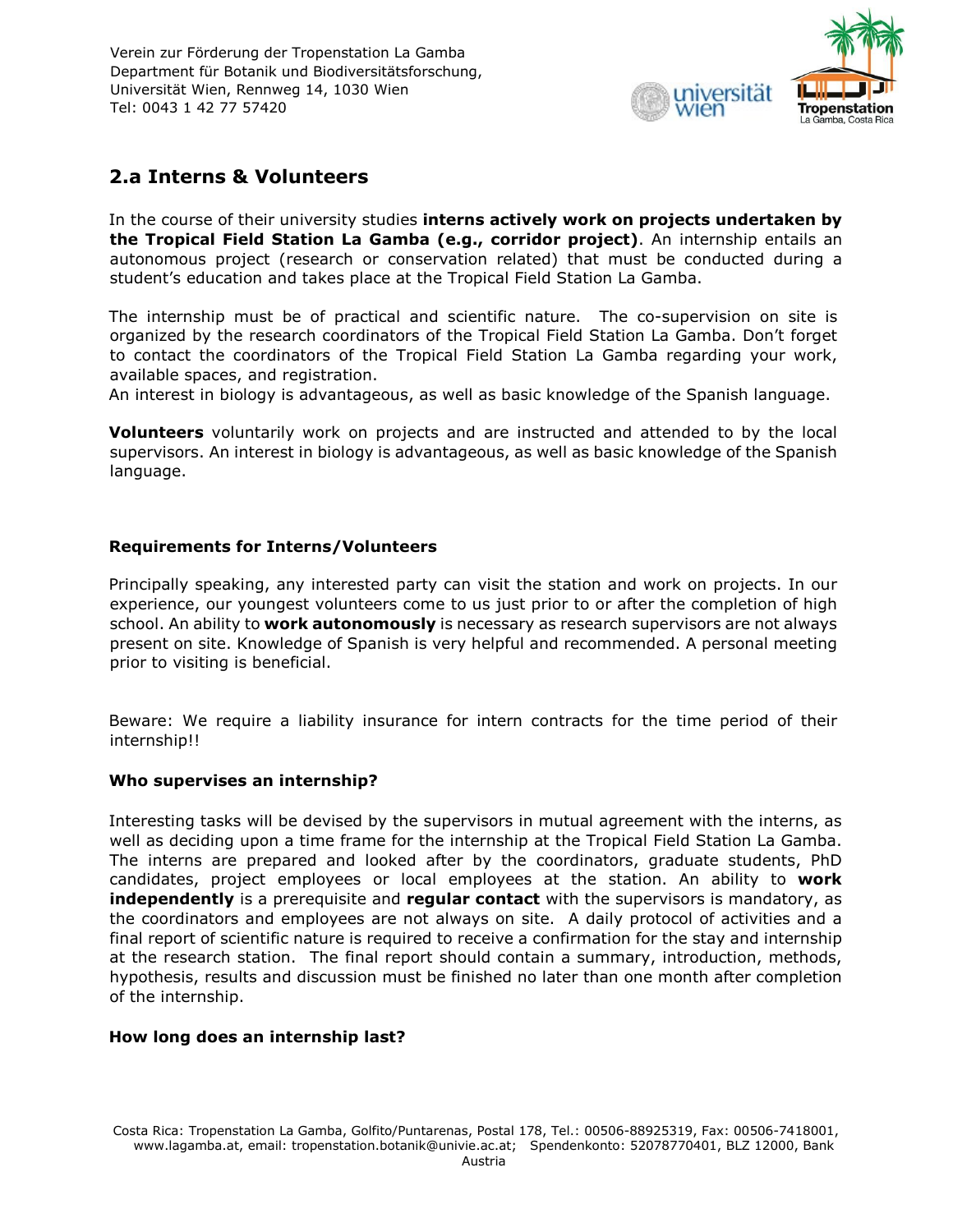

The minimum duration of an internship/volunteer position is **one month**. There is no restriction of duration beyond that. The topic of the collaboration is always adjusted to the duration of the stay.

## **Working hours for interns and volunteers:**

Monday through Friday 8 a.m. -12a.m. and 2p.m. – 5 p.m. Saturday 8 a.m. to 12 a.m.

## **What will I learn in an internship?**

Participating in the station's projects allows you to gain insight into the operation of a research station, intimately experience the nature of the rainforest and make contact with other students, researchers and natives.

Currently, interns and volunteers mainly work with the **COBIGA** project (Corredor Biologica La Gamba – Biological Corridor La Gamba). The tasks are diverse and varied.

Some examples:

**Permaculture:** A lot comprising one hectare has been leased close to the Tropical Field Station La Gamba and converted into an experimental garden. Amongst others, the following tasks are carried out: Gardening activities such as the planting of plants, rejuvenation cuts on fruit trees, working with compost and worm compost, acceptance of seed material, measurements and data logging, harvesting of fruits and vegetables…

**Reforestation:** Collection of seed material in the rainforest, sowing and pricking of trees, planting of plants and transplanting of trees, fertilizing, supervision of growth experiments, measurements of mortality.

Please note, that all tasks will be performed according to demand. Some jobs are only possible at certain times of the year. As an example, no trees are planted on the fincas during the dry season (December – April) as the mortality would be unacceptably high. However, a lot of fruits and seeds ripen during this period, so that we focus on the production and collection of seed material during these months. Those trees will then be planted during the next planting season (April – November).

#### **How much does an internship cost?**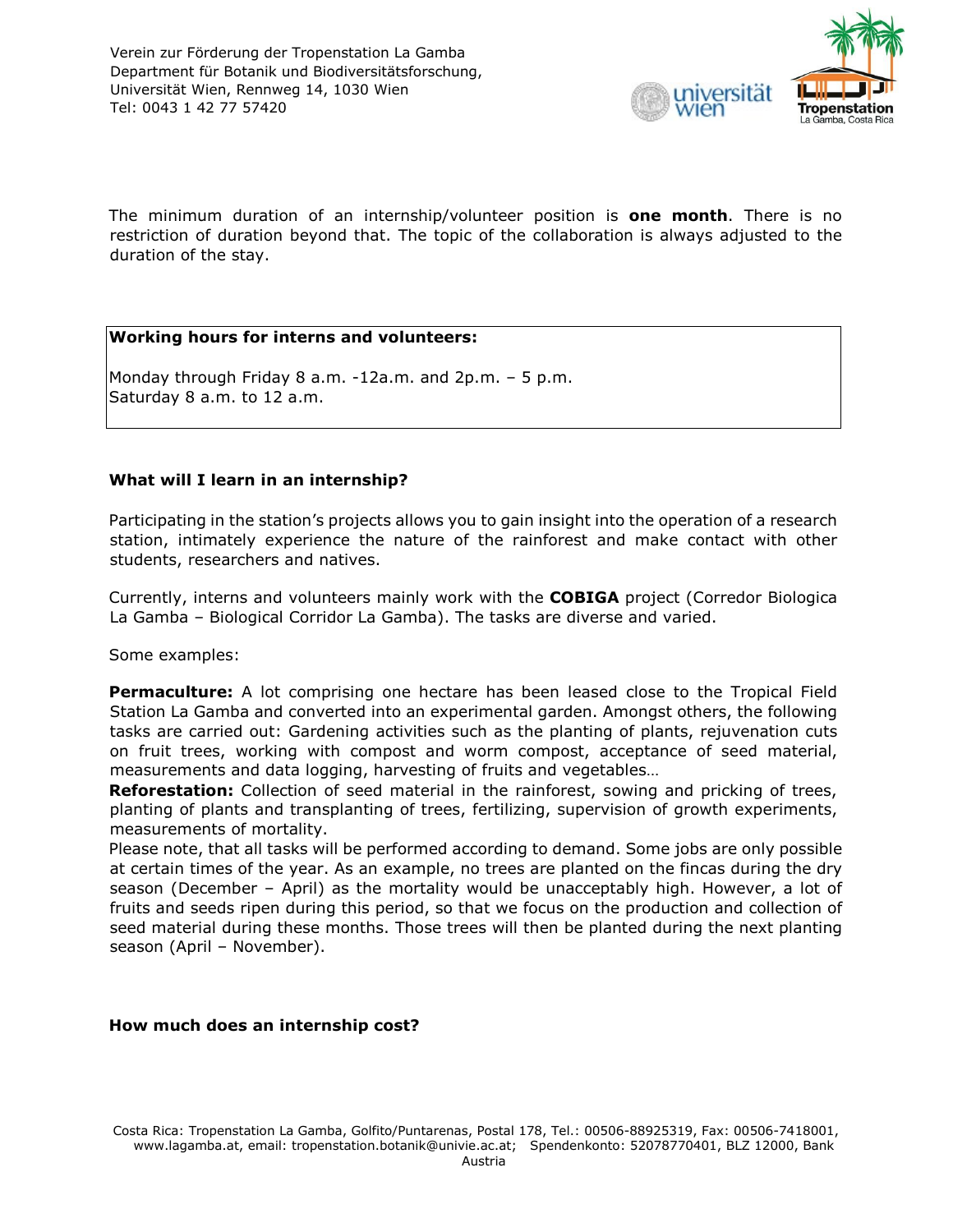

The station is supported by the University of Vienna and by the Verein zur Förderung der Tropenstation La Gamba. This allows us to keep the tiered lodging prices to a minimum.

The fees must be payed in cash on site in USD or Colones or with VISA/Mastercard (always at the end of a month). If you wish to do an online transfer, then it must be initiated prior to your stay.

Prices include lodging in rooms with 2-4 beds and full board (lunch is prepared before noon when the station has a low occupancy rate and must be warmed up at lunchtime).

## **Please find the current prices on our homepage:**

**https://www.lagamba.at/tropenstation/preise/**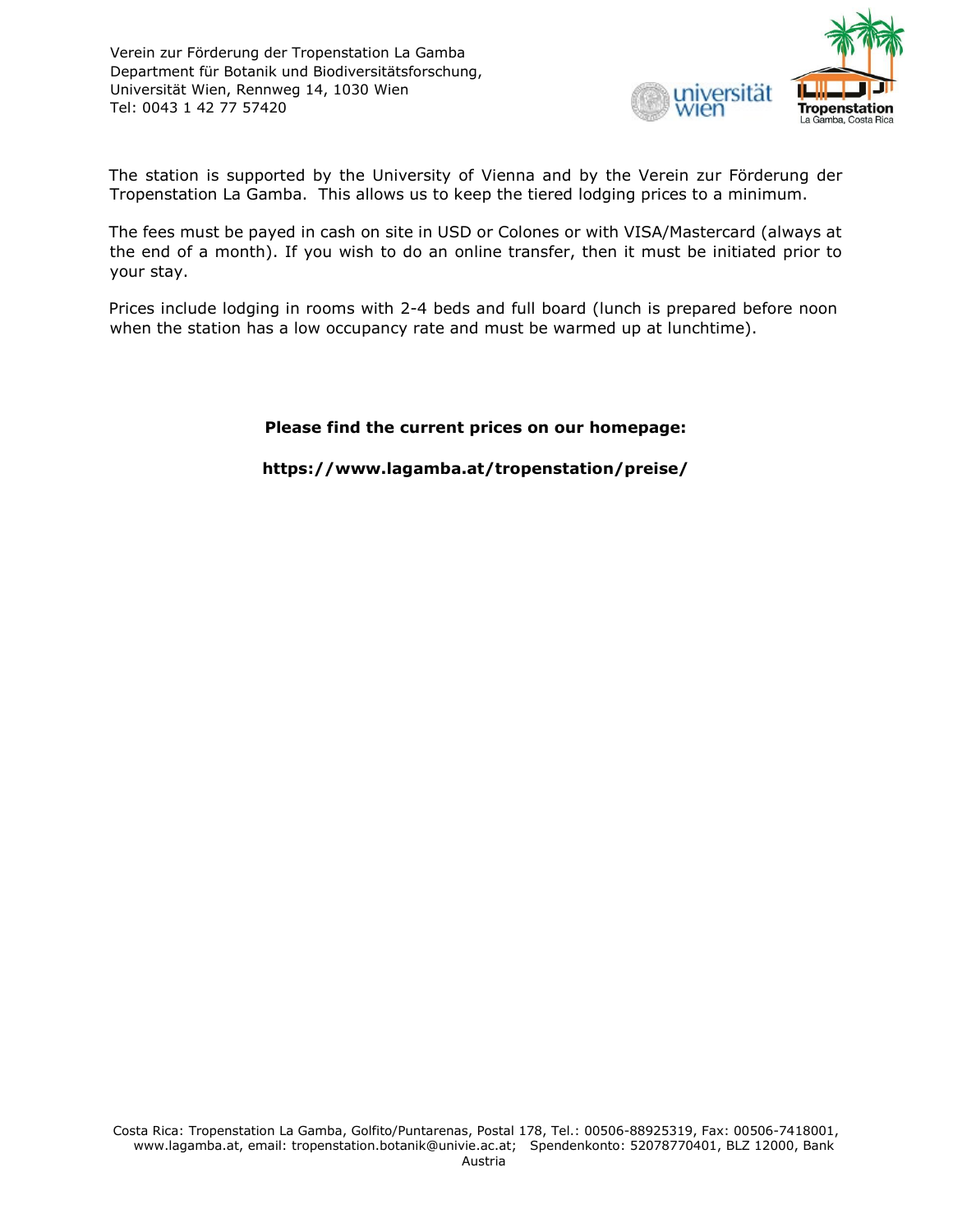

# **2.b Master's Students and PhD Candidates**

Please make sure to contact us and your supervisor(s) on time if you would like to conduct your master thesis in La Gamba. In any case, you will require a **collecting- and research permit**. As the station collectively applies for a collecting permit twice per year (for January to June and for July to December of a given year), we need all relevant documents on time, i.e. two months before an application (end of April for collecting permits valid July through December and end of October for collecting permits valid January through July). Topics: We can help you with the selection of a topic, this usually happens in agreement with your supervisor.

# **Important Scholarships:**

KWA (Kurzfristige Wissenschaftliche Arbeit im Ausland): https://international.univie.ac.at/graduate-students/kurzfristige-auslandsstipendien-kwa/

Scholarship: https://www.lagamba.at/studium/stipendien-und-ausschreibungen/

# **Interested parties please contact:**

Dr. Werner Huber & Dr. Anton Weissenhofer Department für Botanik und Biodiversitätsforschung, Rennweg 14, 1030 Wien Tel. ++43-1-4277-57420, Fax ++43-1-4277-9541 tropenstation.botanik@univie.ac.at

www.lagamba.at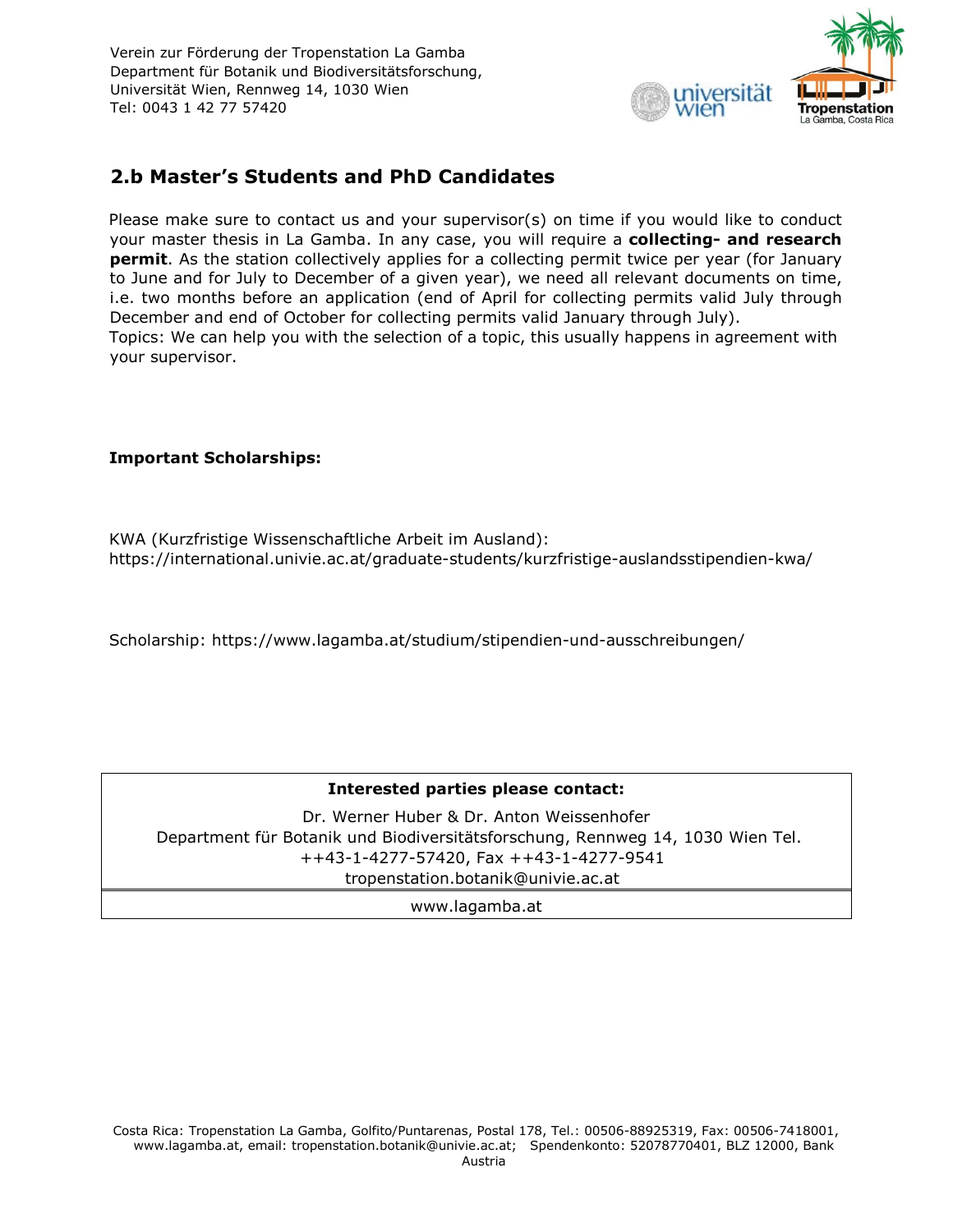

#### **What do I have to do if I want to visit the Tropical Field Station La Gamba?**

Please contact the station's coordinators

(tropenstation.botanik@univie.ac.at) and state the nature of the visit you are planning (Bachelor's thesis, Master's thesis, dissertation, research project, internship, volunteer or visit only).

The coordinators can aid in the selection of the topic for a research project. However, the scientific supervision of a project has to be undertaken by the professors of the respective field of study.

## **Required Steps**

- In case of interest, contact the station's coordinators (see above) and if applicable, your supervisor(s).
- The duration and date of your stay will be clarified with us and if required, assistance in the selection of a topic will be provided
- Book a flight to Costa Rica (e.g., CTA Travel, Frau Fang, Gerstnerstraße 1/1, 1150 Wien, 01-892 4843, reisen-cta@chello.at)
- Visit our homepage [www.lagamba.at](http://www.lagamba.at/) and download the application, fill it out and send to us by email or mail.
- Should you require a collecting- and research permit for your research, please inform us **on time**. The station applies collectively for a collecting permit twice per year: (period of validity January 1 through June 31 of a given year (register with us until the beginning of November of the previous year) and 2. From July 1 through December 31 of a year (register with us until the beginning of May). We recommend you join this collective application for a collecting permit, as it is significantly less complicated this way.
- After the confirmation of your visit you fly to Costa Rica, drive to La Gamba and you are set! Good Luck and have fun!

# **How do I get to the station?**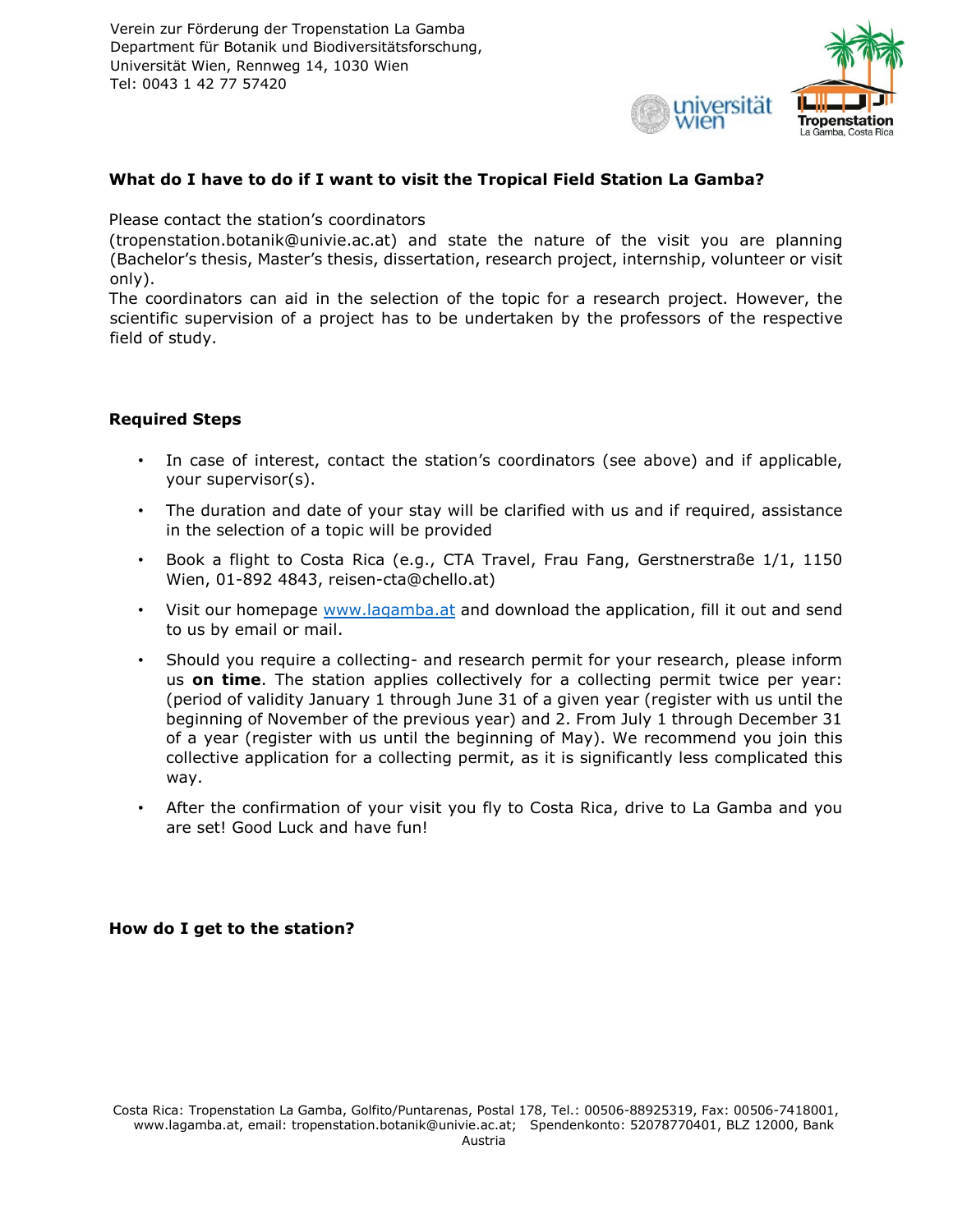**Bus:** Public buses (bus operator: Tracopa) run from San Josè to Golfito, Rio Claro or Villa Briceno (better known to many bus drivers as 'km 37' , i.e. kilometro treinta y siete). It is best to take a cab from these places to get to the station, which is reachable year-round via a dirt road from the Interamericana. San Josè - Golfito, Rio Claro or km 37 (Villa Briceno), (several times per day), ca. 300 km, ca. 7-8 hours., ca. 15 USD

**Airplane:** San Josè - Golfito (up to 3x per day), ca. 50 min. flight time, price approx. 150 USD; Note: a surcharge applies for baggage exceeding 10kg (approx. 4 USD per kg)!

**Rental car:** We have made good experiences with Dollar rent a car (a 4x4 is recommended). Additional information also available from Patrick at the Casa Leon (see hotels in San Jose)! San José - km37 (Villa Briceno) approx. 6-7 hour drive. Golfito – Tropical Field Station: 8 km, approx. 20 min by car. Rio Claro – Tropical Field Station: 15 km – about 30 min by car.

Villa Briceno km 37/Interamericana – Tropical Field Station: 5 km – about 15min by car.



niversität

'ien

**Tropenstation** 

La Gamba, Costa Rica

La Gamba – Tropical Field Station: 2 km – approx. 5 min by car.

#### **We ask all our guests to please calculate the dates of reservation exactly and keep to their declared arrival and departure dates. Thank you!**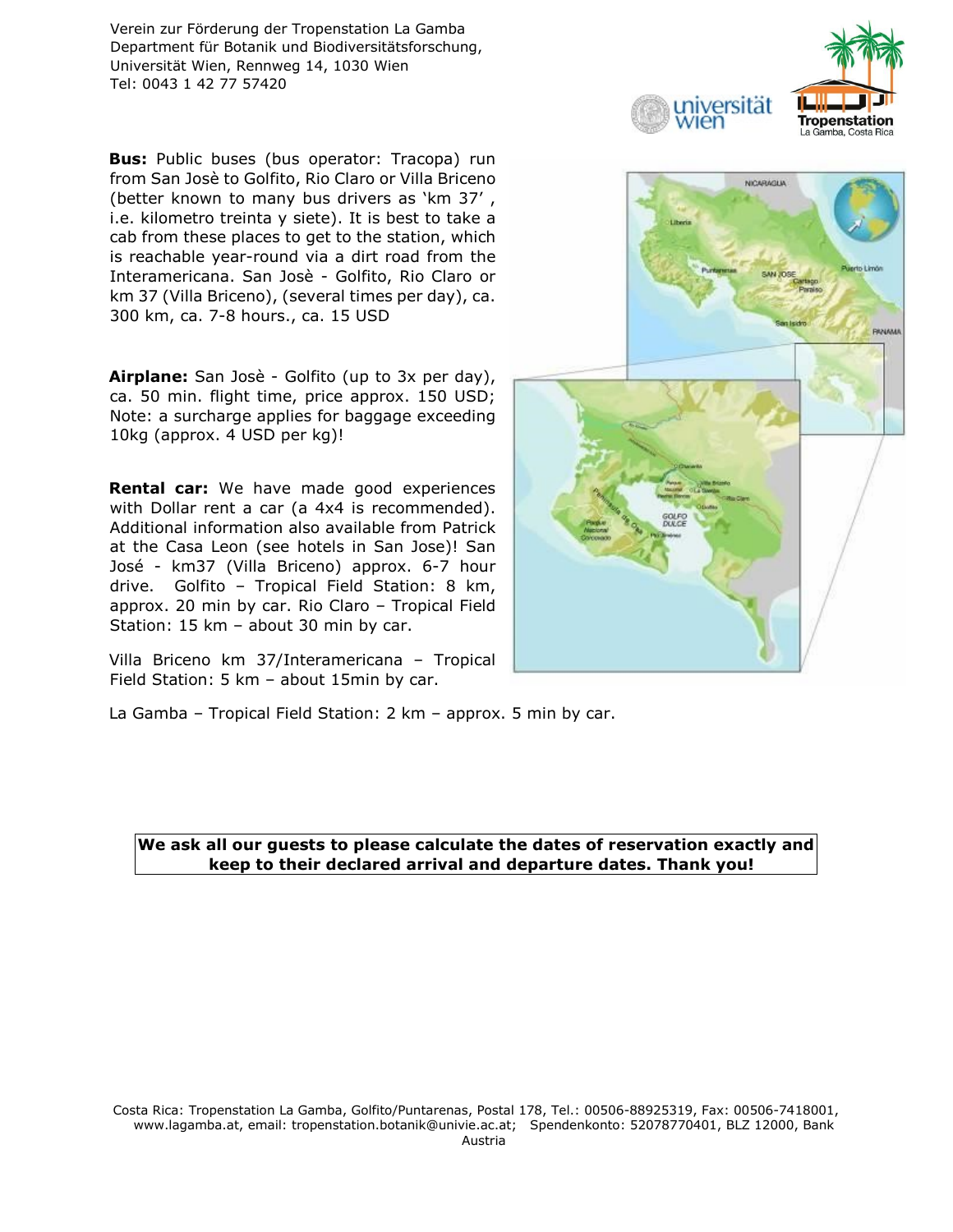

# **3. Registration and Prices**

The station is available year-round to students and researchers from all countries and areas of research. The station prices include lodging in double- to multi-bedrooms, full board and use of the scientific equipment.

Current prices can be found on our homepage: **https://www.lagamba.at/tropenstation/preise/**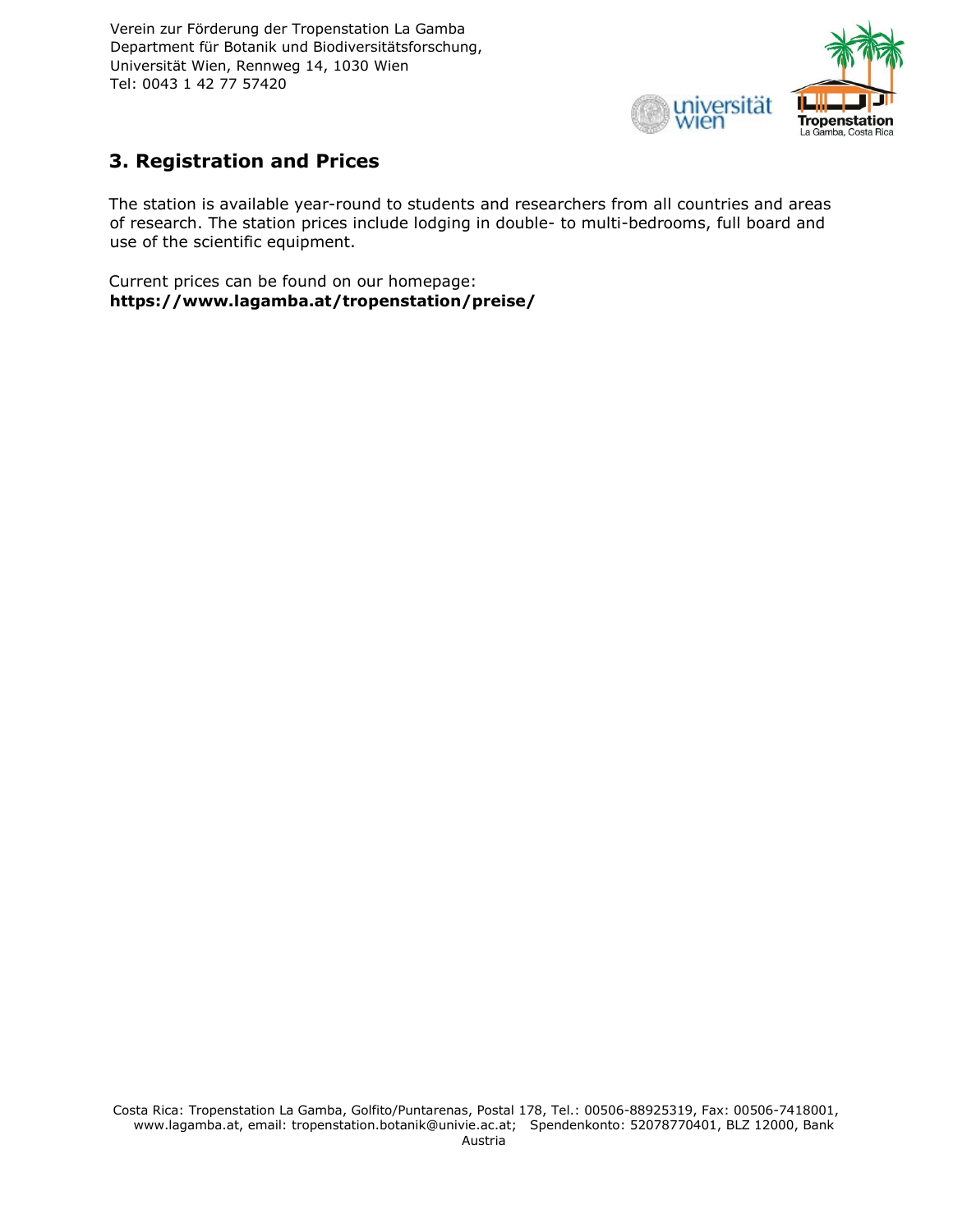

# **4. Useful Information for Your Costa Rica Visit**

# **Hotels in San José**

Hotel Casa Leon (Patrick is Swiss and speaks German) Avenida 6, Calles 13-15, de la Clinica Drs. Echandi 70 mts noreste , San José Tel. 00506 222 9725 email: casa\_leon\_sa@hotmail.com Internet: www.hotelcasaleon.com

# **Luggage and Equipment**

- Suitcase, backpack etc.
- Small daypack
- Sturdy shoes (hiking boots) and sandals
- Warm clothing for the mountains (pullover, fleece jacket for the mountains)
- Sufficient light clothing (also long-sleeved shirts or similar against mosquito bites)
- Rain protection, perhaps an umbrella (helpful when taking photographs in the rain)
- Swimwear
- Sun and mosquito protection, sunglasses, headgear
- Travel first aid kit
- Pocketknife, flashlight (head lamp)
- Binoculars
- Camera
- Vaccination certificate

# **Money**

- Currency: Colones; 1 USD = 610 Colones (as of March 30, 2021), USD and Euros can be changed at all banks.
- Credit cards: You can withdraw money with most major credit cards (VISA, Mastercard) in all cities.

Otherwise, we recommend bringing USD (100 dollar bills are often rejected!).

• ATM cards: only work at some ATMs in Costa Rica. Keep in mind, that since January 1, 2015 cash withdrawals with ATM cards in foreign countries (outside of the European Union) are only possible after prior clearing from your bank.

# **Telephone**

Code from Austria to C.R.: 00506 Code from C.R. to Austria: 0043

# **Time difference**

Standard time 7 hours, Summertime 8 hours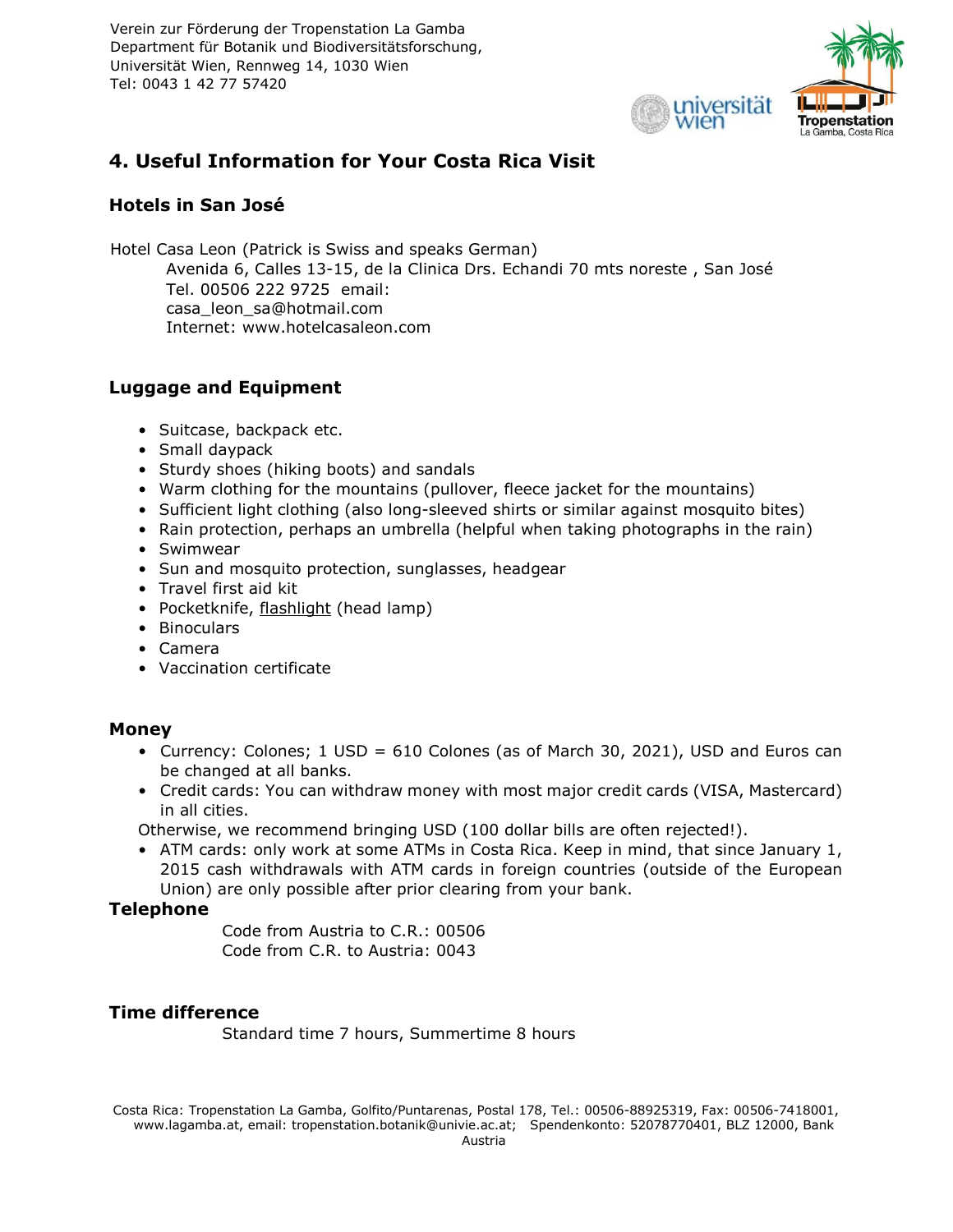

#### **Power**

110 V Voltage, a converter is required (US Standard). 230 V Schuko-plug is available in the station's lab.

#### **Austrian Consulate in San José**

#### **Honorary General Consulate**

Cariari, Bosque Dna. Rosa 2da Rotonda 100 oeste, 50 sur, Heredia, Costa Rica

Telephone: (+506) 2239 3616

Telefax: (+506) 2239 1354 E-Mail:

consulado.austria(at)cr4a.com

Management:

MAURER Manfred | Honorary general consule

Consular district:

Costa Rica

√ Application for passports and ID cards

√ Application for children's passports, emergency passports and ID

cards

x Issuance of emergency passports on site

x VISA authority

Hours of service:

**Mo** 9 am – 12 am 2pm - 1am **Tue** 9 am – 12 am 2pm - 1am **Wedn** 9 am – 12 am 2pm - 1am **Do** 9 am – 12 am 2pm - 1am **Fr** 9 am – 12 am 2pm - 1am

**Make a photocopy of your passport and your airline ticket, these can prove very useful should you happen to lose the originals. A copy of your passport and entry stamp are sufficient to positively ID yourself.**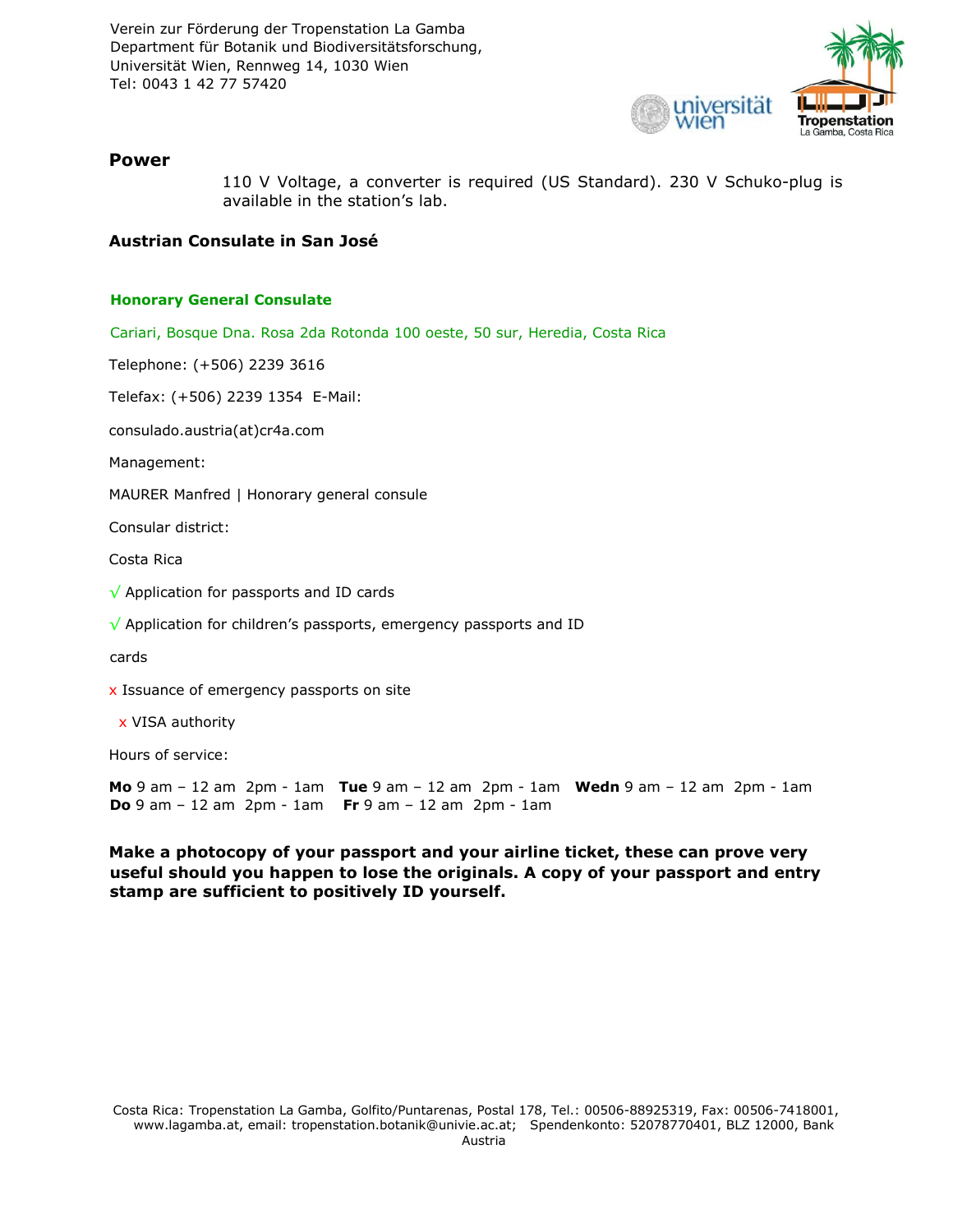

# **Vaccinations**

#### **In general, no compulsory vaccinations are required for Costa Rica.**

#### **We recommend**

Vaccination against Tetanus-, Diphteria and Polio, Typhoid fever as well as Hepatitis A and B.

#### **Malaria**

Costa Rica is a Malaria A region with a low number of Malaria cases. Only four cases were detected in the past years, making an infection highly unlikely. The WHO still recommends a therapeutic drug (Malarone/Resochin). No Malaria cases were detected in La Gamba in the last years.

#### **For detailed information contact:**

#### **Inst. for Tropical Medicine**

Kinderspitalgasse 15 Tel. 403 83 43 **Ordination Dr. Traxler**  Neue Weltgasse 19/5 1130 Wien Tel./Fax: 877 31 25 Individual consultation, slide shows on travel medicine!

#### **Inst. für Sonnen- und Tropenmedizin**

Lenaugasse 19 1080 Wien Tel. 402 68 61-0 Opening hours: phone consultation: Mo-Fr: 8am – 4pm Ord.: Mo-Fr: 4pm – 7pm Medical examinations of tropical relevance after prior arrangement!

#### **Center for travel medicine:**

[www.reisemed.at](http://www.reisemed.at/)

**Austrian Foreign Ministry:**  www.bmeia.gv.at

#### **First aid kit for travelers**

Drug against diarrhea, nose drops, disinfectant, materials for dressings such as gauze bandage, aspirin, throat lozenges and medications of personal use.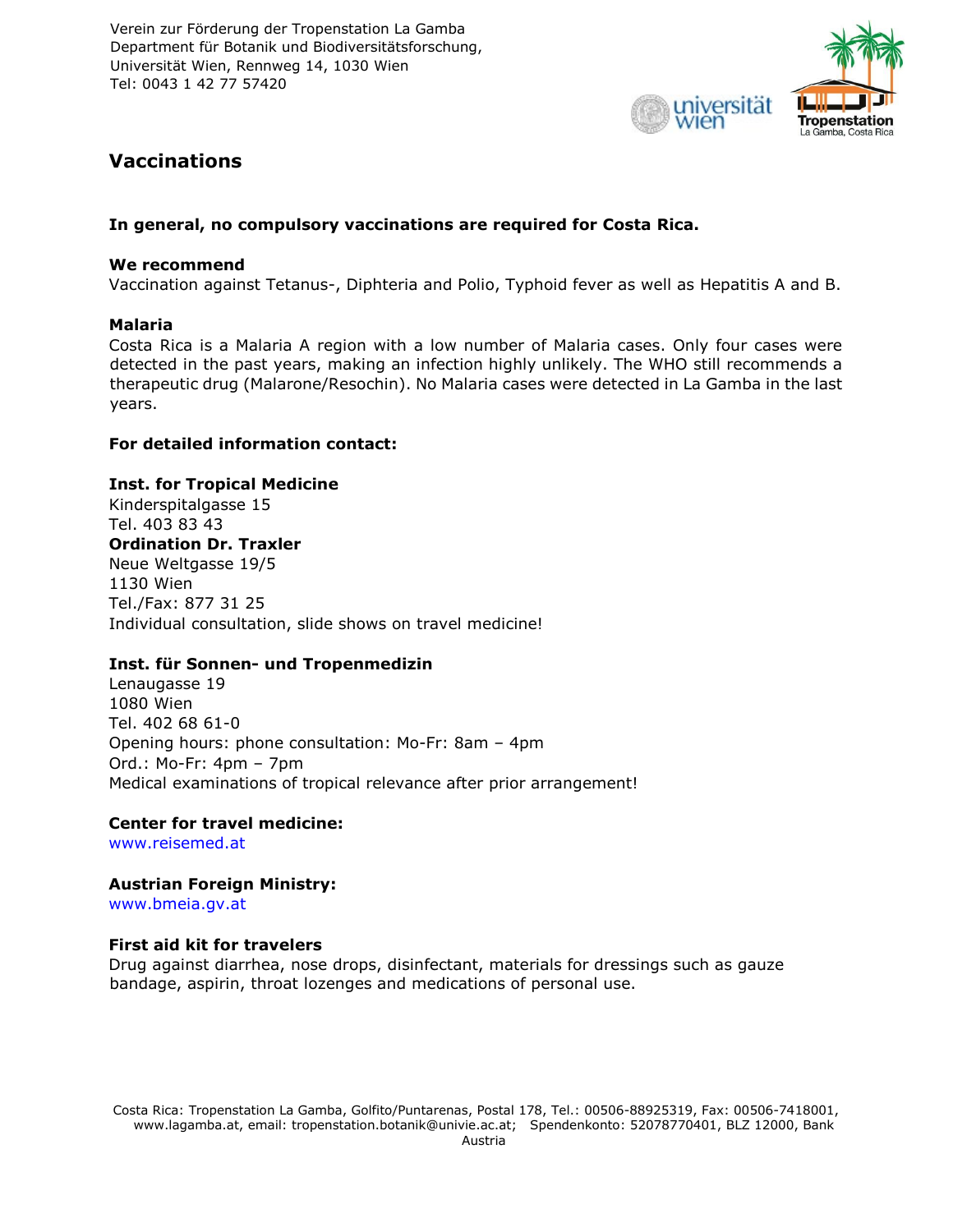

# **5. Short Information on Costa Rica**

#### **Location:**

Central America. Costa Rica borders Nicaragua to the north, Panama to the south, the Pacific to the west and the Caribbean to the east.

#### **Geography:**

The cordilleras range from the SW to the NE and reach an altitude of 3852m (Chirripo). They form the climatic border between the Caribbean and Pacific region.

#### **Area:**

51.000km², approx. 2/3 the size of Austria

#### **Length/Width:**

max. length 464km, min. width 119km, max. width 259km

#### **Inhabitants:**

4,857 Mio. (World Bank 2017)

#### **Population:**

87% are descendants of Spanish settlers, 7% Mestizos, 3% Blacks, 2% Asians and 1% Indigenous.

#### **Language:**

Spanish is the official language, English in the Caribbean, indigenous languages in the reservations.

#### **Government:**

The most stable democracy in Central America! There was civil war of 6 weeks duration in 1948 due to drastic censorship. The military was abolished right after the civil war. The constitution of 1949 is valid to this day.

#### **Religion:**

Freedom of religion; 81,3 % catholic, smaller denominations (Anglican, Methodist, Baptist, Adventist and Jehova)

#### **Education:**

Education rate 93%, compulsory schooling since **1869**, 12 universities

#### **Currency:**

Colon, 1 Colon =  $100$  Centimos; 1 USD =  $559,060$  Colones (as of October 23, 2017)

#### **Economy:**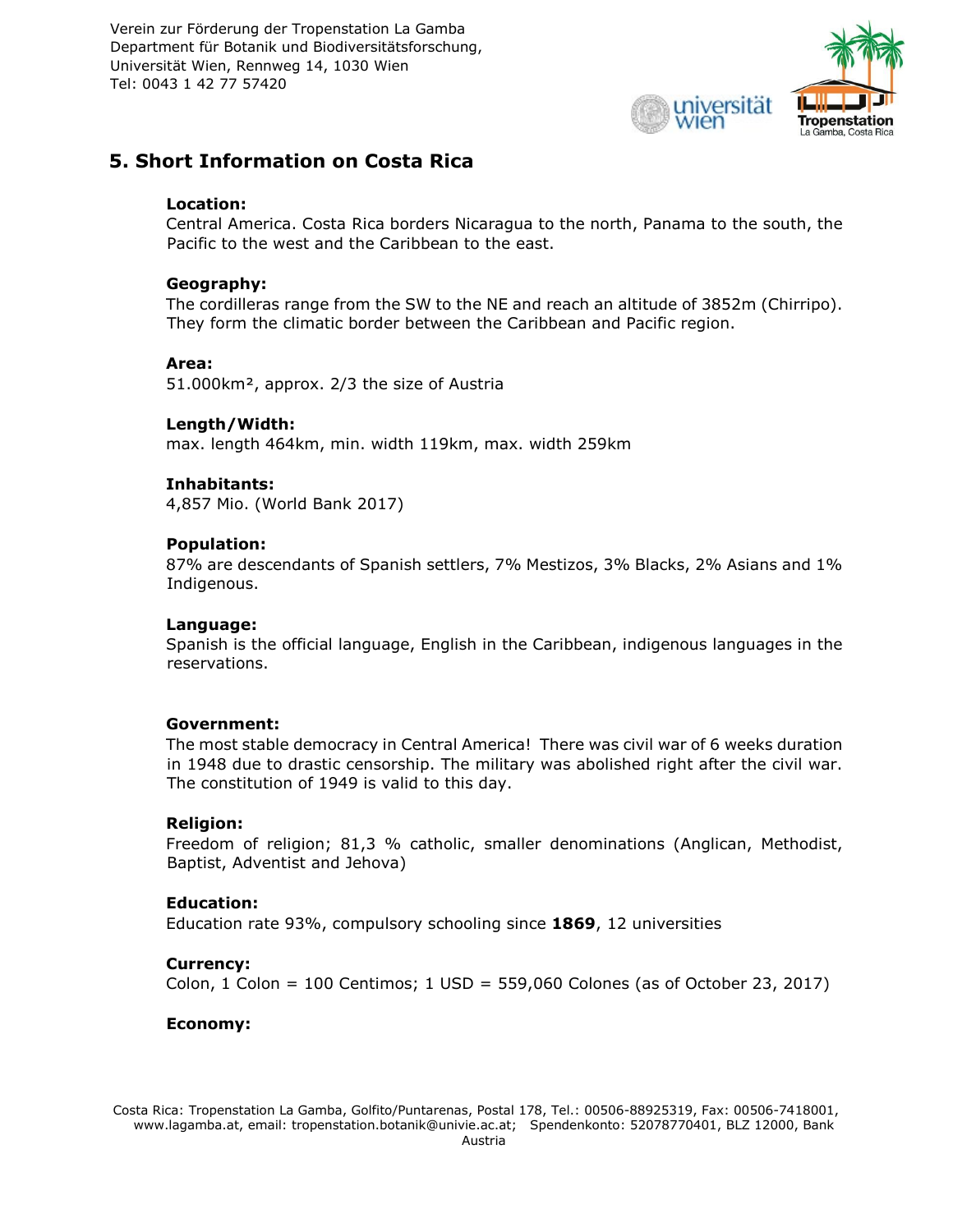

Mainly agriculture and service industry, some industrial and natural resources (Bauxit), main items of export are bananas and coffee, tourism is an important source of income since a few years (**6 Mrd. USD per year**), unemployment rate 4%. **Nature:** 

over 140 protected Areas, of which 13 are National Parks, many nature reserves, all in all approx. 25% of the country is protected (corresponds to the size of Tyrol and Corinthia together). High biodiversity due to its location between North- and South America and the orographic diversity. Estimated number of vascular plant species 10.000. Known vertebrate species 1529 (127

fishes, 150 amphibians, 199 reptiles, 850 birds! 203 mammals). A biodiversity study is in the works (INBio).

#### **Climate:**

Tropically moist with an average temperature of 28°C in the lowlands, precipitation varies between 1500 mm in the north to over 6.000mm in the south. Diurnal climate in the higher cordilleras. Increase of precipitation due to orographic rainfall up to about 2.400m asl.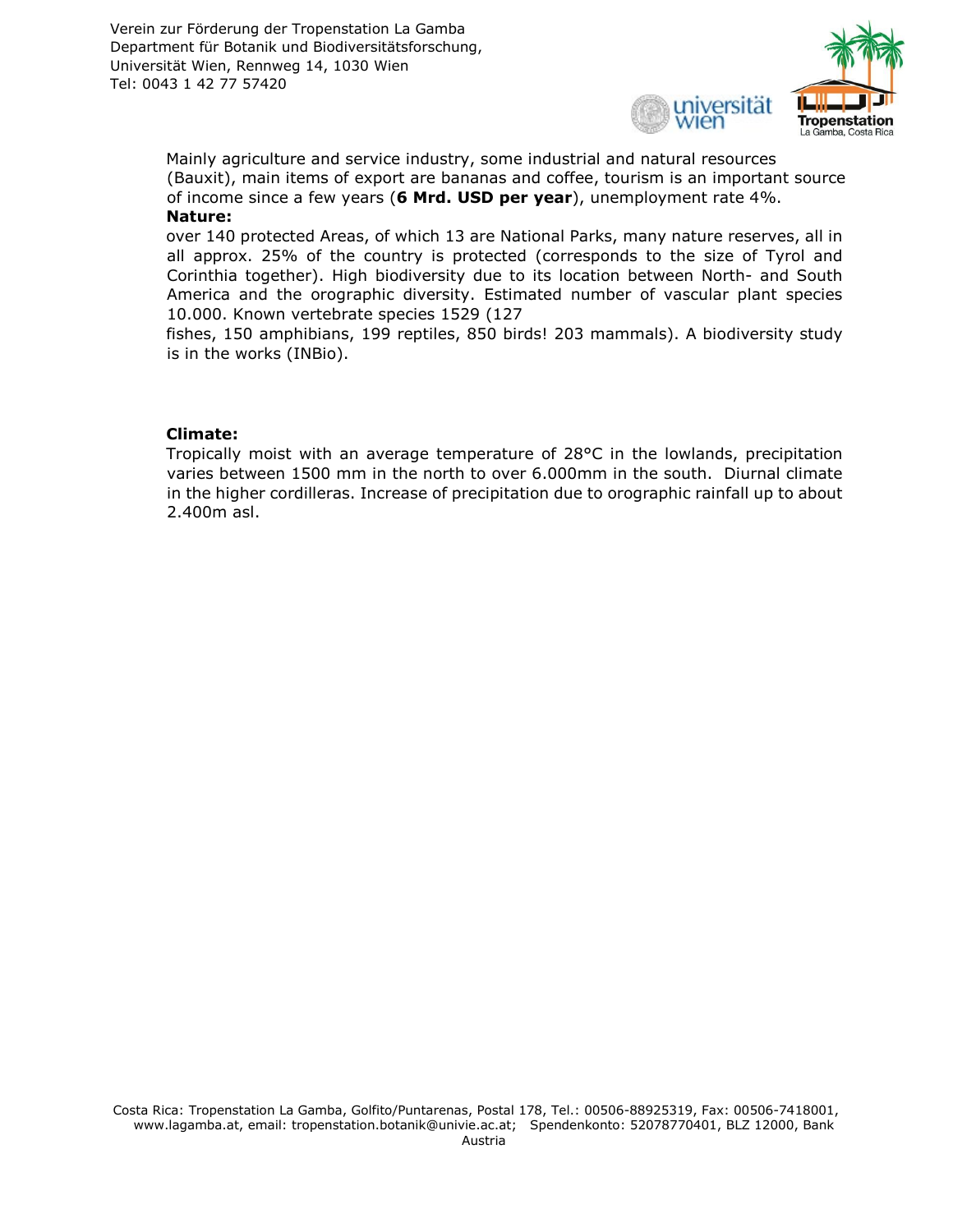

# **6. Literature**

Visit our homepage [www.lagamba.at](http://www.lagamba.at/) . There you can find publications (master theses, projects etc.) that were undertaken in the Nation Park Piedras Blancas, Rainforest of the Austrians.

# **Travel Guides**

- Blake & Becher. Costa Rica. Ulysses Press. engl.
- Haber, H. Costa Rica. Apa Guide. Good general information on the nature and culture of C.R.
- O`Bryan & Zaglitsch. Costa Rica. Peter Mayer Reiseführer.
- Kirst Detlef. Costa Rica Handbuch. Reise Know How.
- Rachowiecki, R. & al. Central America. engl. Vlg. Lonely planet.
- Rachowiecki, R. & al. Mittelamerika Handbuch. G. Walther Vlg.
- Rachowiecki, R. Costa Rica-Handbuch. G. Walther Vlg.
- Rachowiecki, R. Costa Rica. Lonely planet.
- Thomas, P. Reiseführer Costa Rica. Tucan Verlag. General travel guide with a lot of information on the country.
- Denzer, W. Reiseführer Natur. Costa Rica. BLV Verlag 1997.
- Fuchs. J. Costa Rica. Verlag Hans Schiler. A nature guide for national parks and reservations with practical travel advice

# **Scientific literature on Costa Rica's nature**

Allen, P.H. 1956. The rainforests of the Golfo Dulce. Stanford Press.

Alvarado, G. 1993. Costa Rica-Land of Volcanoes. Gallo Pinto Press.

Beletsky, L. 1998. Costa Rica. The ecotravellers´wildlife guide. Academic Press.

Boza, M. A. 1988. Costa Rica-National Parks. Editorial Heliconia-Fundacion Neotropica-San José, Costa Rica.

A book with a lot of photos and information on all of Costa Rica's National Parks.

Croat, Th.B. 1978. The Flora of Barro Colorado Island. Stanford Univ. Press.

Emmons, L. 1990. Neotropical rainforest mammals-a field guide. University of Chicago Press.

Contains a lot of photos of mammals, distribution maps and species descriptions.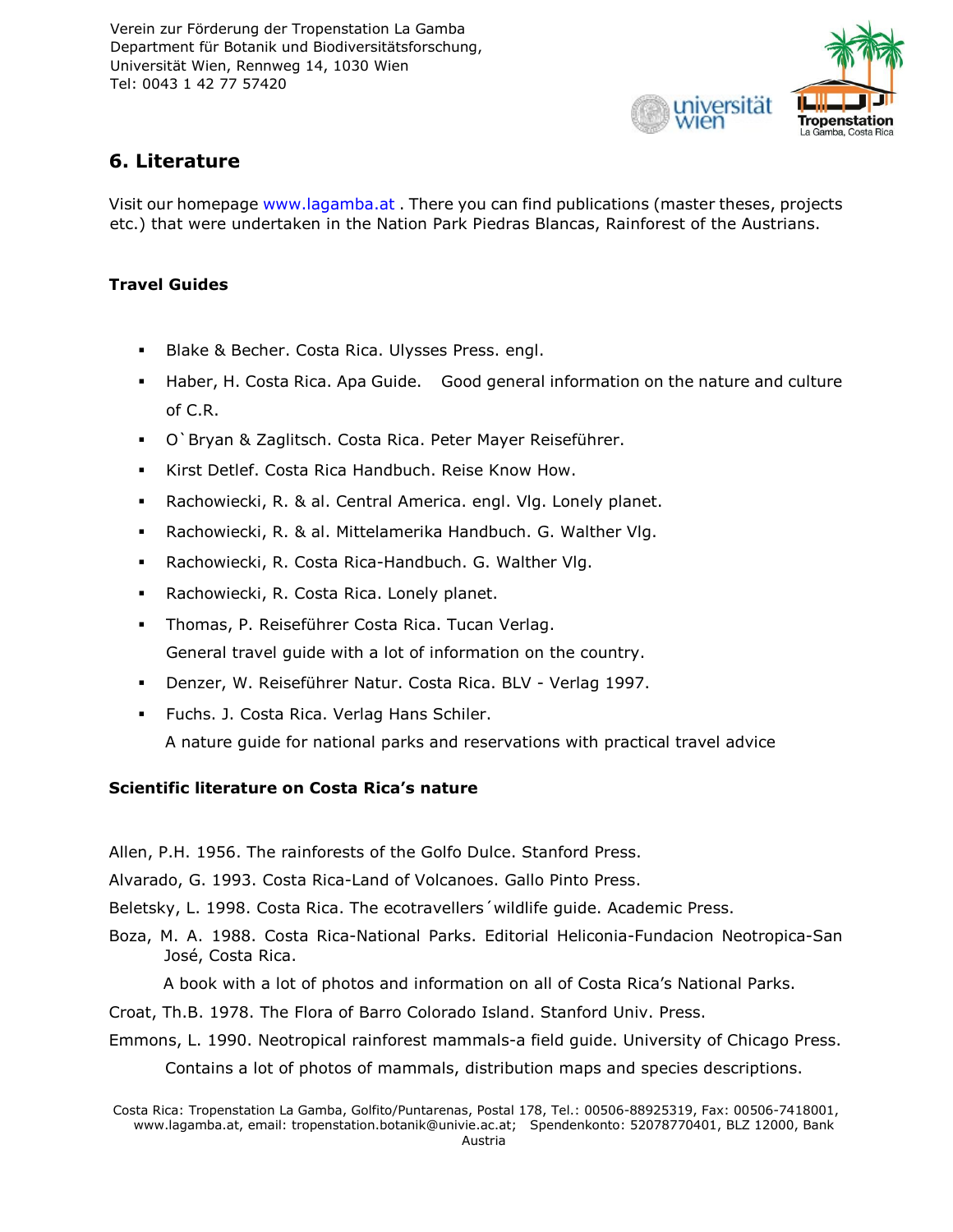

Gentry, A. H. 1990. Four neotropical rainforests. Yale University Press.

Scientific book on the rainforest biology of four different tropical forests in Costa Rica, Brasil, Panama, and Peru.

Hammel, B. 1999. Plantas ornamentales nativas de Costa Rica. Inbio.

Henderson, A., Galeano, G., Bernal, R. 1995. The palms of the americas. Princeton.

Holdridge, L.R., Poveda, L.J., Jiménez, Qu. 1997. Arboles de Costa Rica. Vol. I. Centro Cientifico Tropical.

A book with a lot of photos and information on all of Costa Rica's National Parks.

Janzen, D.H. (ed.) 1983. Costa Rican Natural History. University of Chicago Press.

Natural history of Costa Rica showcasing geology, climate, agriculture, important plants, and animals. Highly recommended!

Jimenez, A.J. 1994. Los manglares del Pacifico Centroamericano. Editorial Fundacion UNA.

Maas, P.J.M., Westra, L.Y.Th. 1993. Neotropical plant families. Koeltz.

Morales, F.J. 2001. Orquídeas, cactus y bromelias del bosque seco. Costa Rica. Inbio.

Plant guide for the most important trees of the region.

Ridgeley, R. & Gwynne, J. A. jr. 1989. A guide to the birds of Panama, with Costa Rica, Nicaragua and Honduras. (2. ed.). Princeton University Press.

Standard reference for ornithologists with a lot of photos!

Rodríguez-Caballero, R. F. & al. 1896. Géneros de orchideas de Costa Rica. Editorial Universidad de Costa Rica.

Scientific book about the most important orchid genera in C.R. with detailed drawings.

Sehnal P. & H. Zettel (Eds.) 1996. Esquinas Nationalpark. Der Regenwald der Österreicher in Costa Rica. - Wien: Naturhist. Mus. Wien.

# **General Books on Tropical Biology**

Amerika - Zur Entdeckung-Kulturpflanzen-Lebensraum Regenwald. Katalog zur Ausstellung "Lebensraum Regenwald" im Schloßmuseum Linz. ISBN 3-900 746-53-2

This book describes rainforest research, starting with Maximilian's Brazil trip 1859-1860 up to today's rainforest issues.

Recommended!

George, U. 1989. Regenwald-Vorstoß in das tropische Universum. Geo im Verlag Grunner +Jahr AG & Co., Hamburg.

Popular science book with fascinating photos.

Vareschi, V. 1980. Vegetationsökologie der Tropen. Ulmer Verlag.

Costa Rica: Tropenstation La Gamba, Golfito/Puntarenas, Postal 178, Tel.: 00506-88925319, Fax: 00506-7418001, www.lagamba.at, email: tropenstation.botanik@univie.ac.at; Spendenkonto: 52078770401, BLZ 12000, Bank Austria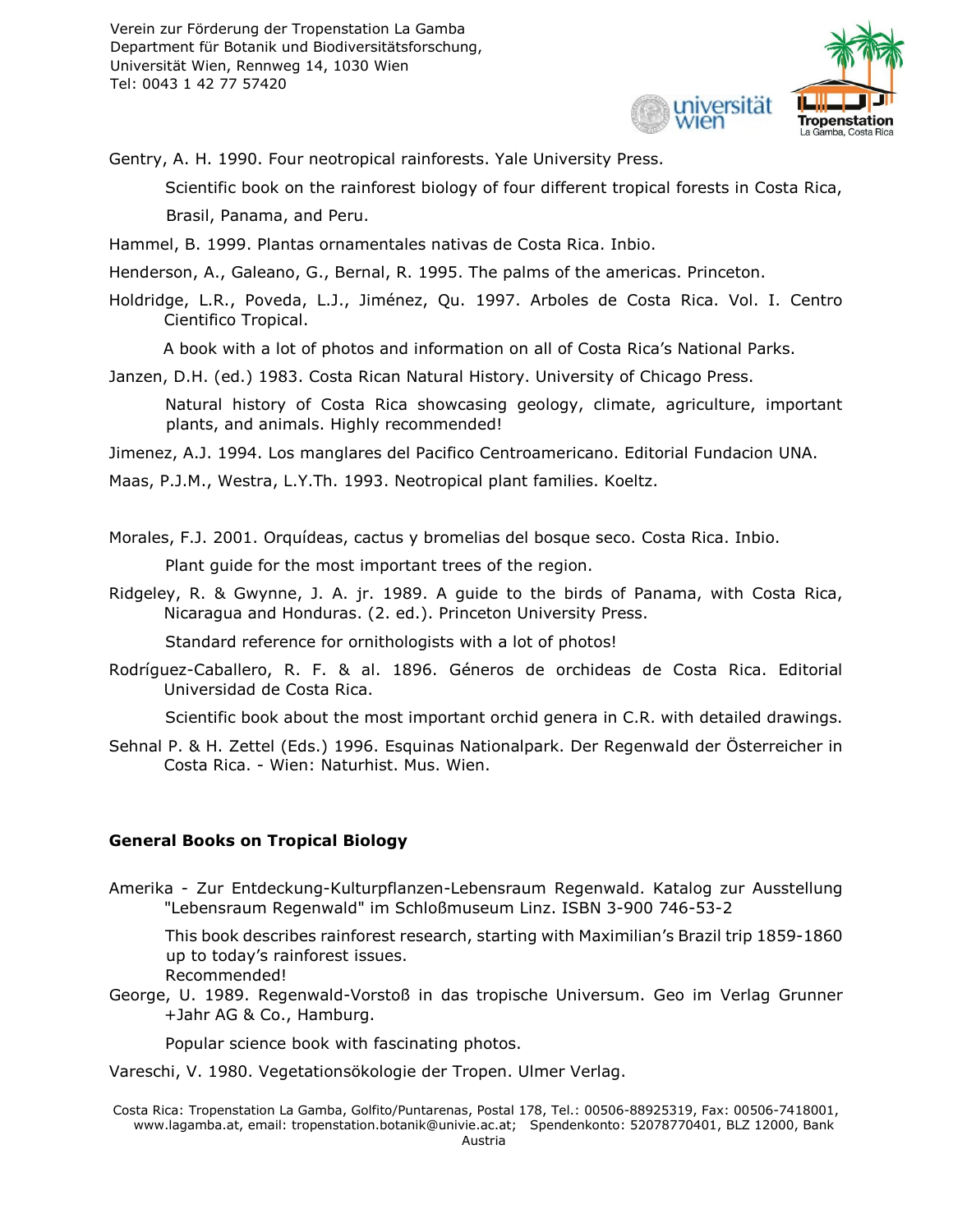

Scientific standard reference on the vegetation forms in the tropics. From the lowland rainforest to the Paramo.

#### **Books Released by the Tropical Field Station La Gamba**

- ALBERT R., W. HÖDL, W. HUBER, M. RINGLER, P. WEISH & A. WEISSENHOFER (eds.). **2005**. The amphibians and reptiles of the Golfo Dulce region, Costa Rica. Corcovado Nationalpark, Piedras Blancas Nationalpark "Regenwald der Österreicher". Verein zur Förderung der Tropenstation La Gamba, Vienna.
- ALBERT R., W. HUBER, S. PAMPERL, W. WANEK, A. WEBER & A. WEISSENHOFER (eds.). **2013**. 20 Jahre Tropenstation La Gamba. Verein zur Förderung der Tropenstation La Gamba, Vienna.
- DOLEZEL M., W. HUBER, W. NIEL, S. ÖLZANT, A. WEBER & A. WEISSENHOFER (eds.). **2002**. Helikonien und Kolibris – der Regenwald der Österreicher in Costa Rica, Ausstellungskatalog, Verein zur Förderung der Tropenstation La Gamba, Vienna.
- HUBER W., D. SCHABER, A.WEBER & A. WEISSENHOFER (eds.). **2009**. Fruits in Costa Rican Markets, Verein zur Förderung der Tropenstation La Gamba, Vienna.
- HUBER W., A. WEISSENHOFER, R. ROITINGER, R. ALBERT, G. BRUCKMÜLLER, F. SCHOBERLEITNER & S. WAHLHÜTTER. **2009**. Das Leben hier und dort – La vida aqui y alla. Verein zur Förderung der Tropenstation La Gamba, Vienna.
- JARAU S., L. MORAWETZ, C. REICHLE, M. H. GRUBER, W. HUBER & A. WEISSENHOFER (eds). **2009**. Corbiculate Bees of the Golfo dulce Region, Costa Rica. Verein zur Förderung der Tropenstation La Gamba.
- KRENN H., M. WIEMERS, L. MAURER, V. PEMMER, W. HUBER & A. WEISSENHOFER (eds). **2010**. Butterflies of the Golfo Dulce Region, Costa Rica. Verein zur Förderung der Tropenstation La Gamba, Vienna.
- NEUWIRTH G., O. BREUSS, W. HUBER & A. WEISSENHOFER. **2011**. Lichens of the Golfo Dulce Region, Costa Rica – Corcovado National Park, Piedras Blancas National Park, "Regenwald der Österreicher", Verein zur Förderung der Tropenstation La Gamba, Vienna, Austria.
- RAKOSY D., SPECKMAIER M., WEBER A., HUBER W. & A. WEISSENHOFER (eds) **2013**. Orchids: Botanical Jewels of the Golfo Dulce Region, Costa Rica. Verein zur Förderung der Tropenstation La Gamba. Vienna. Austria.

SAUBERER N., G. TEBB, W. HUBER & A. WEISSENHOFER (eds.). **2007**. The birds of the Golfo Dulce Region, Costa Rica. Corcovado Nationalpark, Piedras Blancas Nationalpark "Regenwald der Österreicher". Verein zur Förderung der Tropenstation La Gamba, Vienna.

SCHIEMER F., HUBER W. & A. WEISSENHOFER. **2010**. Stream Ecosystems of Costa Rica. Verein zur Förderung der Tropenstation La Gamba.

Costa Rica: Tropenstation La Gamba, Golfito/Puntarenas, Postal 178, Tel.: 00506-88925319, Fax: 00506-7418001, www.lagamba.at, email: tropenstation.botanik@univie.ac.at; Spendenkonto: 52078770401, BLZ 12000, Bank Austria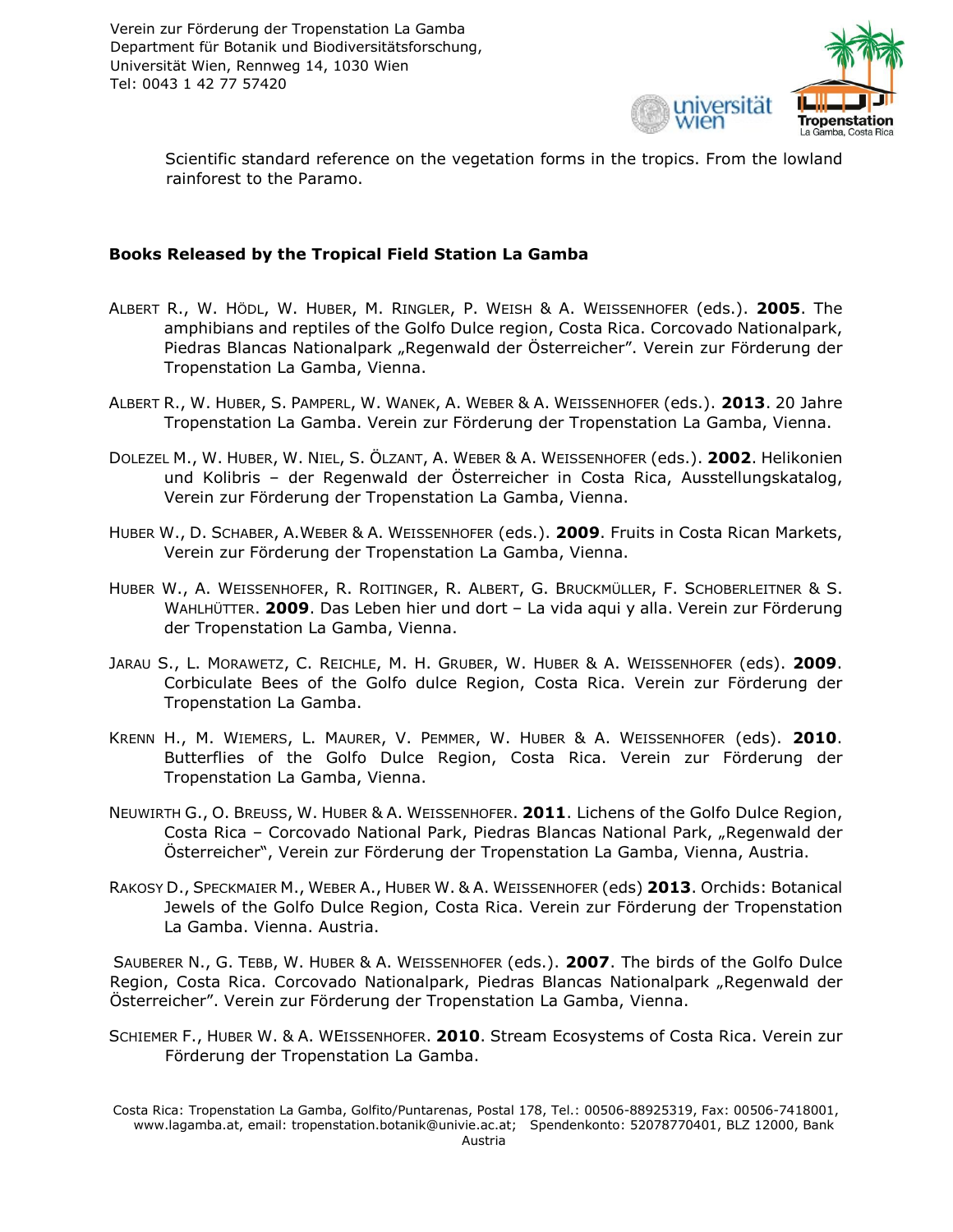

- SCHNEEWEIHS S., W. HUBER & A. WEISSENHOFER (eds.). **2009**. Dragonflies of the Golfo Dulce Region, Costa Rica. Verein zur Förderung der Tropenstation La Gamba.
- SEHNAL P. & H. ZETTEL (Eds.) **1996**. Esquinas Nationalpark. Der Regenwald der Österreicher in Costa Rica. - Wien: Naturhist. Mus. Wien.
- WEBER A., W. HUBER, A. WEISSENHOFER, N. ZAMORA & G. ZIMMERMANN. **2001**. An introductory Field Guide to the Flowering Plants of the Golfo Dulce Rainforests - Corcovado Nationalpark and Piedras Blancas Nationalpark ("Regenwald der Österreicher"), Linz: OÖ Landesmuseum, Stapfia 78: 465pp and plates. (seven scientific papers from University of Vienna. total contents see in the APPENDIX attached to this list ).
- WEISSENHOFER A., W. HUBER, T. KOUKAL, M. IMMITZER, E. SCHEMBERA, S. SONTAG, N. ZAMORA & A. WEBER. **2008**. Ecosystem diversity in the Piedras Blancas National Park and adjacent areas (Costa Rica), with the first vegetation map of the area. In: Natural and Cultural History of the Golfo Dulce Region, Costa Rica. Reprint of Ecosystem diversity in the Piedras Blancas National Park and adjacent areas (Costa Rica), with the first vegetation map of the area. In: Natural and Cultural History of the Golfo Dulce Region, Costa Rica, Linz: OÖ Landesmuseum, Stapfia 88.
- WEISSENHOFER A., W. HUBER, V. MAYER, S. PAMPERL, A. WEBER & G. AUBRECHT (Hrsg.) **2008**. Natural and Cultural History of the Golfo Dulce Region, Costa Rica, Linz: OÖ Landesmuseum, Stapfia 88: 768 pp. (64 scientific papers from University of Vienna; total contents see in the APPENDIX attached to this list).
- WEISSENHOFER A., W. HUBER, E. CHACÓN MADRIGAL & M. LECHNER. **2012**. Creando un bosque Árboles para corredores biológicos en la región de Golfo dulce, Costa Rica / Creating a forest – Trees for biological corridors in the Golfo Dulce region, Costa Rica. Verein zur Förderung der Tropenstation La Gamba. Vienna. Austria.

#### **Maps**

Travel Map of Costa Rica. 1: 500.000. I.T.M. Prod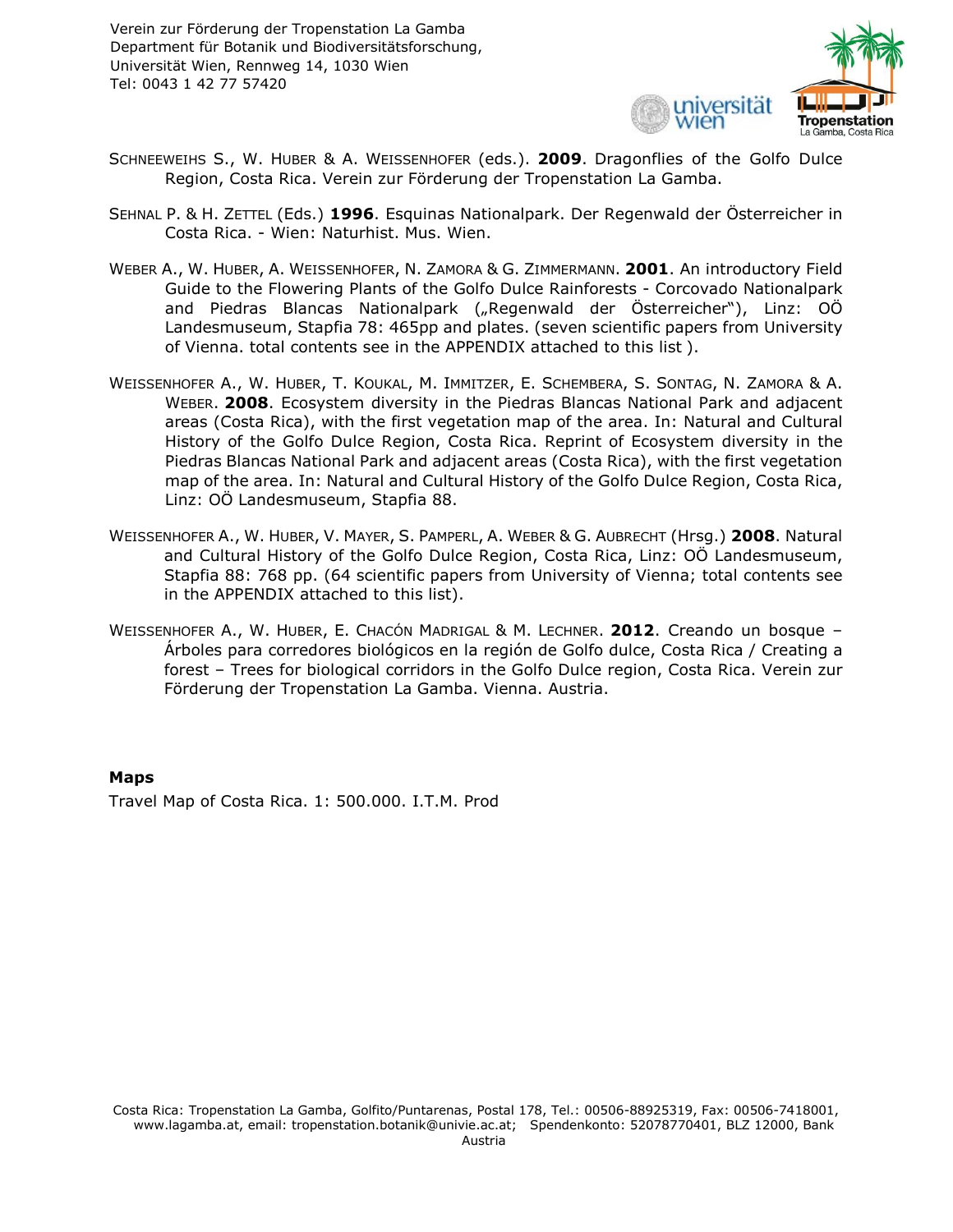

# **7. Guidelines for Research-, Collecting- and Export Permits – Costa Rica**

You require a research- and collecting permit for conducting research in Costa Rica. In case you wish to publish your data, keep in mind that an increasing number of journals demand to know your research permit number and will seek to verify it. Illegal research and collecting are a criminal offense in Costa Rica!

For **excursions or field trips** only the **persons in charge** require a valid research permit.

**Ω** Should you wish to research and/or collect in **multiple zones** (beside ACOSA), please contact Mrs. Lourdes Vargas in San Jose (MINAE in San Jose), as she oversees research permits for multiple zones.

**Ω** An application for a research permit needs time. Please contact us in a timely fashion. The Costa Rican authorities require **a three-month period** for the verification of your data.

**Ω** If you wish to collect plants, fungi, animals, or soil samples during your research, then you must state the number of samples as exactly as possible in your application. Important: The application must contain **geographical information** on your planned research area as well as a statement regarding the effect your collecting activities may have on the habitat(s).

**Ω** In case you only will be **observing** or making **audio recordings** and will not be collecting physical samples, than you can apply for a permit for observations rather than a full research permit, which costs 10 USD less.

To facilitate the bureaucratic expenditure, we offer the possibility of taking part in our twiceyearly collective application for the **ACOSA region**. Just fill out the application on this page and send it to us.

To obtain your research permit and hand it over to you on time in Costa Rica, we require the following items **no later than three months** prior to your stay in Costa Rica:

**Ω** A passport photo in jpg format (min. 1024 x 768 px).

**Ω** a copy of your passport in jpg format.

**Ω** a Curriculum Vitae, in Spanish<sup>1</sup> as an MS-Word document.

**Ω** a project description as an MS-Word document in Spanish<sup>1</sup>, the necessary template can be found at **https://www.lagamba.at/forschung/forschungsgenehmigung/**

**Ω** A filled-in application as an MS-Word document can be found at **https://www.lagamba.at/forschung/forschungsgenehmigung/** Beware! An extra application is required for genetic and biochemical research! Further information can be found **online**[.](https://www.lagamba.at/forschung/forschungsgenehmigung/genetische-und-biochemische-untersuchungen/) Should you desire to conduct research in these fields, please also contact the administration of the Tropical Field Station La Gamba: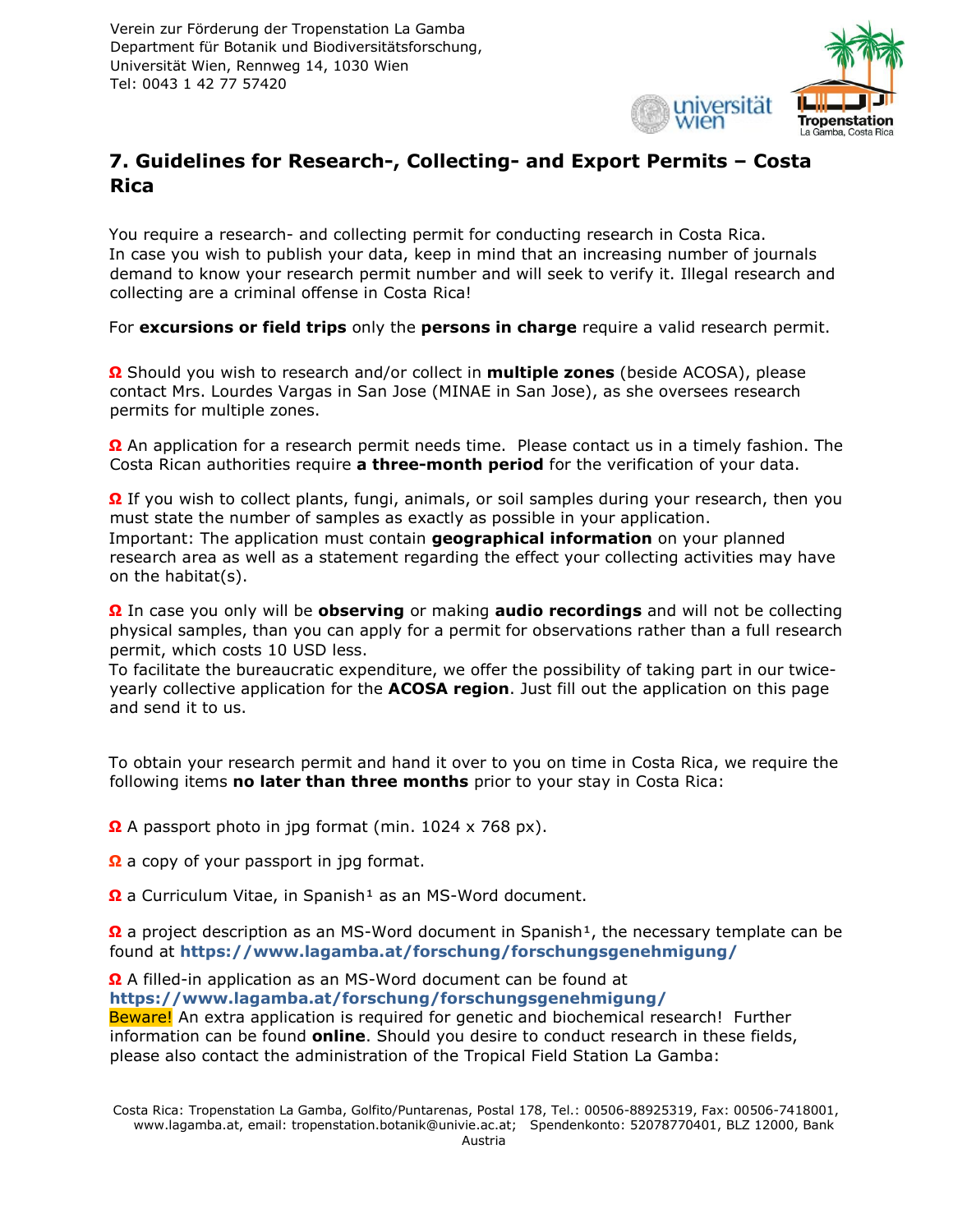

Universiy of Vienna Wien, Department für Botanik und Biodiversitätsforschung Rennweg 14, 1030 Wien Telefon: 0043 1 4277 57420 Fax: 0043 1 4277 9541 tropenstation.botanik@univie.ac.at

You will receive your research permit for **USD 80 (USD 60 as an employee of the University of Vienna)** at the Tropical Field Station La Gamba.

<sup>1</sup> Should you require translation services please contact Mag. Andres Reyes (0,1  $\epsilon$  per word).

You can enter your data in an online application at:

#### **https://www.lagamba.at/forschung/forschungsgenehmigung/**

As research laws have changed, you are now required to contact us prior to your departure to verify the current permit situation in Costa Rica.

**If you conduct research without having applied for a research- and collecting permit and/or export samples without an export permit, be aware that this represents a punishable offense when departing Costa Rica and entering Europe and will have consequences. Please understand that this represents a severe inconvenience for the Tropical Field Station La Gamba and the University of Vienna.** 

#### **Thank you for your understanding!**

#### **Important changes:**

1.) A special application is required for genetic research. Please contact the administration of the Tropical Field Station La Gamba in a timely fashion.

2.) The applicants are obligated to send a written summary of their research activities in triplicate to the Area de Conservación. In the case of La Gamba, this is ACOSA.

#### **Export Permit**

Costa Rica: Tropenstation La Gamba, Golfito/Puntarenas, Postal 178, Tel.: 00506-88925319, Fax: 00506-7418001, www.lagamba.at, email: tropenstation.botanik@univie.ac.at; Spendenkonto: 52078770401, BLZ 12000, Bank